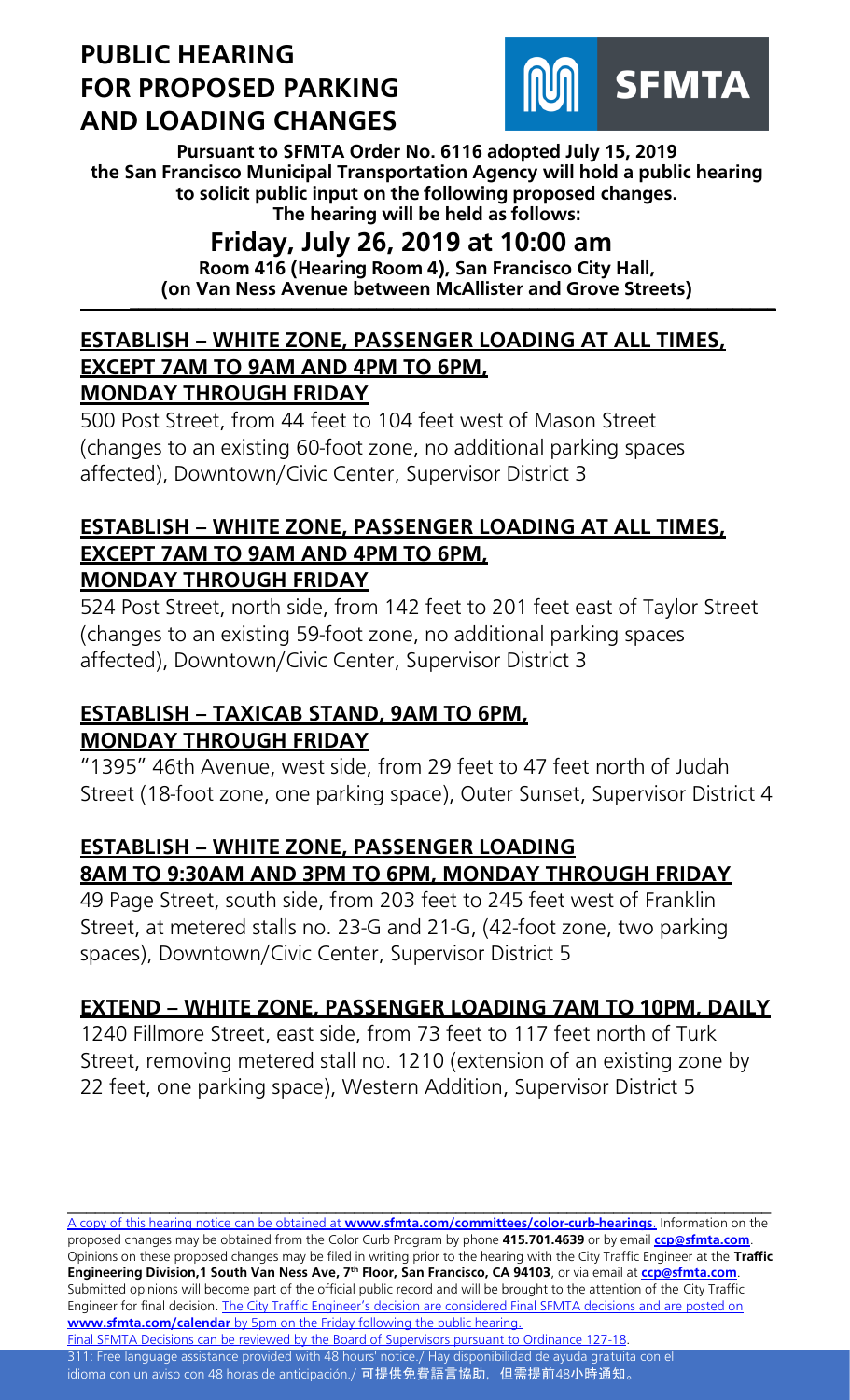# **PUBLIC HEARING FOR PROPOSED PARKING AND LOADING CHANGES**



**Pursuant to SFMTA Order No. 6116 adopted July 15, 2019 the San Francisco Municipal Transportation Agency will hold a public hearing to solicit public input on the following proposed changes. The hearing will be held as follows:**

## **Friday, July 26, 2019 at 10:00 am**

**Room 416 (Hearing Room 4), San Francisco City Hall, (on Van Ness Avenue between McAllister and Grove Streets) \_\_\_\_\_\_\_\_\_\_\_\_\_\_\_\_\_\_\_\_\_\_\_\_\_\_\_\_\_\_\_\_\_\_\_\_\_\_\_\_\_\_\_\_\_\_\_\_\_\_\_\_\_\_\_\_\_\_\_\_\_\_\_\_\_\_\_\_\_\_\_\_\_\_\_\_**

### **ESTABLISH – METERED YELLOW ZONE, COMMERCIAL LOADING, 1-HOUR TIME LIMIT, 7AM TO 6PM, MONDAY THROUGH FRIDAY**

106 Minna Street, north side, from 31 feet to 53 feet west of 2nd Street, at metered stall no. 106, (22-foot zone, one parking space) Financial District, Supervisor District 6

#### **ESTABLISH – METERED YELLOW ZONE, 6-WHEEL COMMERCIAL LOADING, 30-MINUTE TIME LIMIT, 7AM TO 6PM, MONDAY THROUGH SATURDAY**

264 9th Street, west side, from 172 feet to 196 feet north of Folsom Street, at reconfigured metered stall #248 (24-foot zone, one parking space) South of Market, Supervisor District 6

## **ESTABLISH – WHITE ZONE, PASSENGER LOADING AT ALL TIMES**

1200 4th Street, west side, from 50 feet to 94 feet south of crosswalk at Long Bridge Street, replacing metered stalls no. 1140 and 1142 (44-foot zone, two parking spaces), South of Market, Supervisor District 6

## **ESTABLISH – WHITE ZONE, PASSENGER LOADING AT ALL TIMES**

"1545" 4th Street, east side, from 18 feet to 42 feet and from 73 feet to 167 feet north of the crosswalk at Gene Friend Way, removing metered stall no. 1525 (108 feet total, five parking spaces), South of Market, Supervisor District 6

\_\_\_\_\_\_\_\_\_\_\_\_\_\_\_\_\_\_\_\_\_\_\_\_\_\_\_\_\_\_\_\_\_\_\_\_\_\_\_\_\_\_\_\_\_\_\_\_\_\_\_\_\_\_\_\_\_\_\_\_\_\_\_\_\_\_\_\_\_\_\_\_\_\_\_\_ A copy of this hearing notice can be obtained at **[www.sfmta.com/committees/color-curb-hearings](https://www.sfmta.com/committees/color-curb-hearings)**. Information on the proposed changes may be obtained from the Color Curb Program by phone **415.701.4639** or by email **[ccp@sfmta.com](mailto:ccp@sfmta.com)**. Opinions on these proposed changes may be filed in writing prior to the hearing with the City Traffic Engineer at the **Traffic Engineering Division,1 South Van Ness Ave, 7 th Floor, San Francisco, CA 94103**, or via email at **[ccp@sfmta.com](mailto:ccp@sfmta.com)**. Submitted opinions will become part of the official public record and will be brought to the attention of the City Traffic Engineer for final decision. The City Traffic Engineer's decision are considered Final SFMTA decisions and are posted on **www.sfmta.com/calendar** [by 5pm on the Friday following the public hearing.](https://www.sfmta.com/calendar) [Final SFMTA Decisions can be reviewed by the Board of Supervisors pursuant to Ordinance 127-18.](https://sfbos.org/sites/default/files/o0127-18.pdf)

311: Free language assistance provided with 48 hours' notice./ Hay disponibilidad de ayuda gratuita con el idioma con un aviso con 48 horas de anticipación./ 可提供免費語言協助, 但需提前48小時通知。